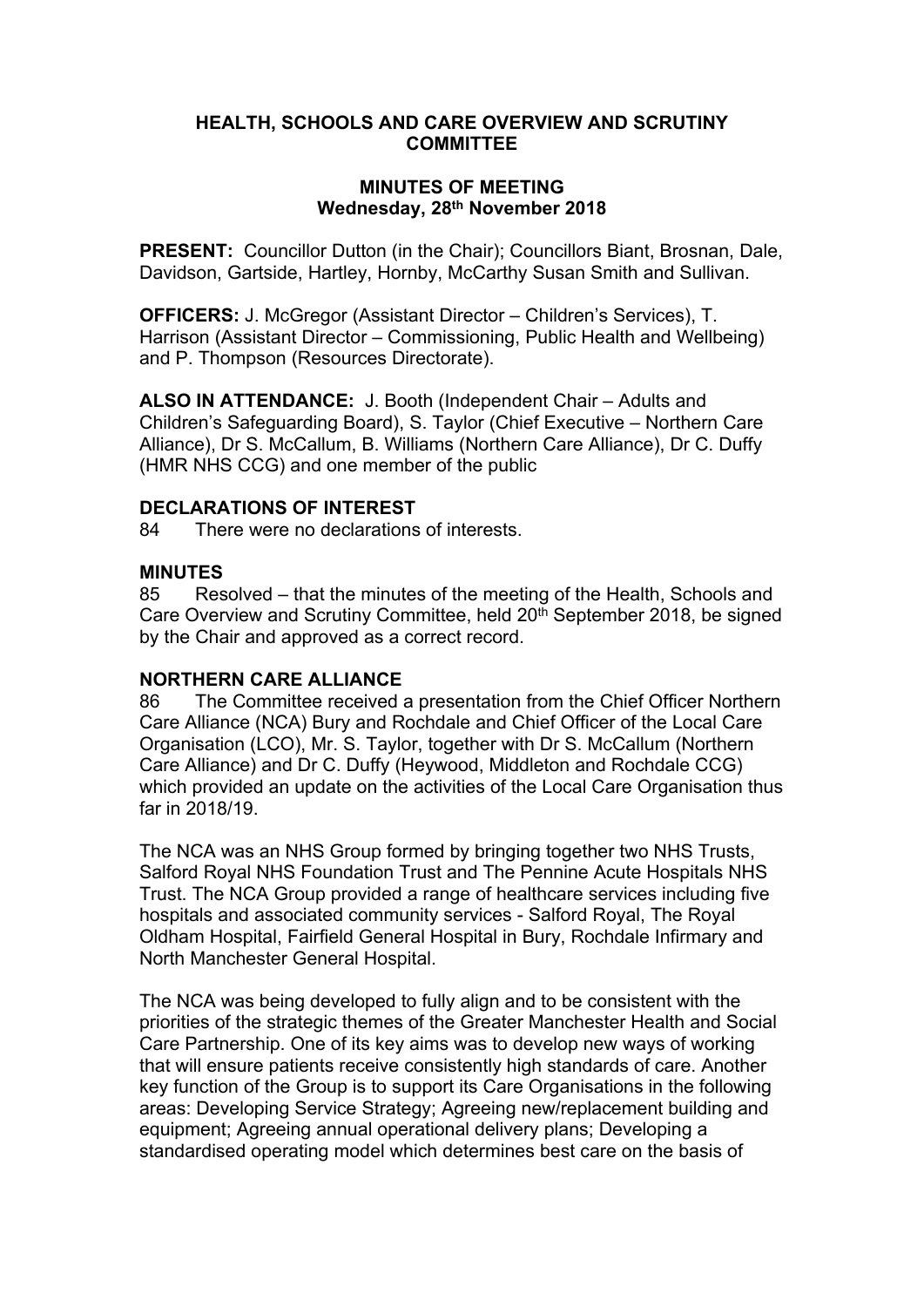evidence of best practice; and organising standardised care to be delivered effectively across multiple sites and locations.

A key are of development for the LCO had been the promulgation of mental health services and in this regard a Mental Health Steering group had been established to monitor progress.

In answering the various questions that were asked by Members of the Committee, the representatives from the Northern Care Alliance extended an invitation for Members of the Committee to visit the trust's facilities at their Rochdale infirmary site to view first-hand some of the services provided and to discuss the provision of services with staff on-site.

Resolved:

- 1. The presentation be noted.
- 2. The Committee's membership be invited to visit the Trust's facilities at their Rochdale infirmary site to view first-hand some of the services provided and to discuss the provision of services with staff on-site.

#### **ROCHDALE BOROUGH SAFEGUARDING BOARDS ANNUAL REPORT 2017/18**

87 The Committee scrutinised the Annual report for 2017/187 from the Rochdale Borough Safeguarding Children's Board and from the Rochdale Borough Safeguarding Adults Board. The report provided details about current needs in the Borough, the availability, quality and effectiveness of services to respond to that need, and on the work of the two Boards themselves.

The Independent Chair of the Boards set out the challenges from 2017/18 which will continue throughout 2018/19, including widening the use of technology to support multi agency work, and improving engagement with stakeholders in relation to: financial abuse of vulnerable adults, Child Sexual Exploitation' Domestic abuse and Dementia abuse

The report reflected on the information about agency performance derived from data collection and analysis, audits and case reviews. Many of the performance measures used scored in the range that was seen as reflecting good practice. The audits and reviews continue to highlight some areas still requiring practice improvement some of which are proving to be difficult to resolve.

Higher than average levels of deprivation continued to have a significant negative impact on the Borough's population, with both higher levels of child poverty and poorer health and life expectancy being recorded. The Borough's population is growing faster in the areas of highest deprivation and the population aged over 85 years old is predicted to rise by 28% by 2025.

Members sought clarity on how well agencies have responded to the challenges set in 2017/18 and the risks incorporated within the challenges for 2018/19.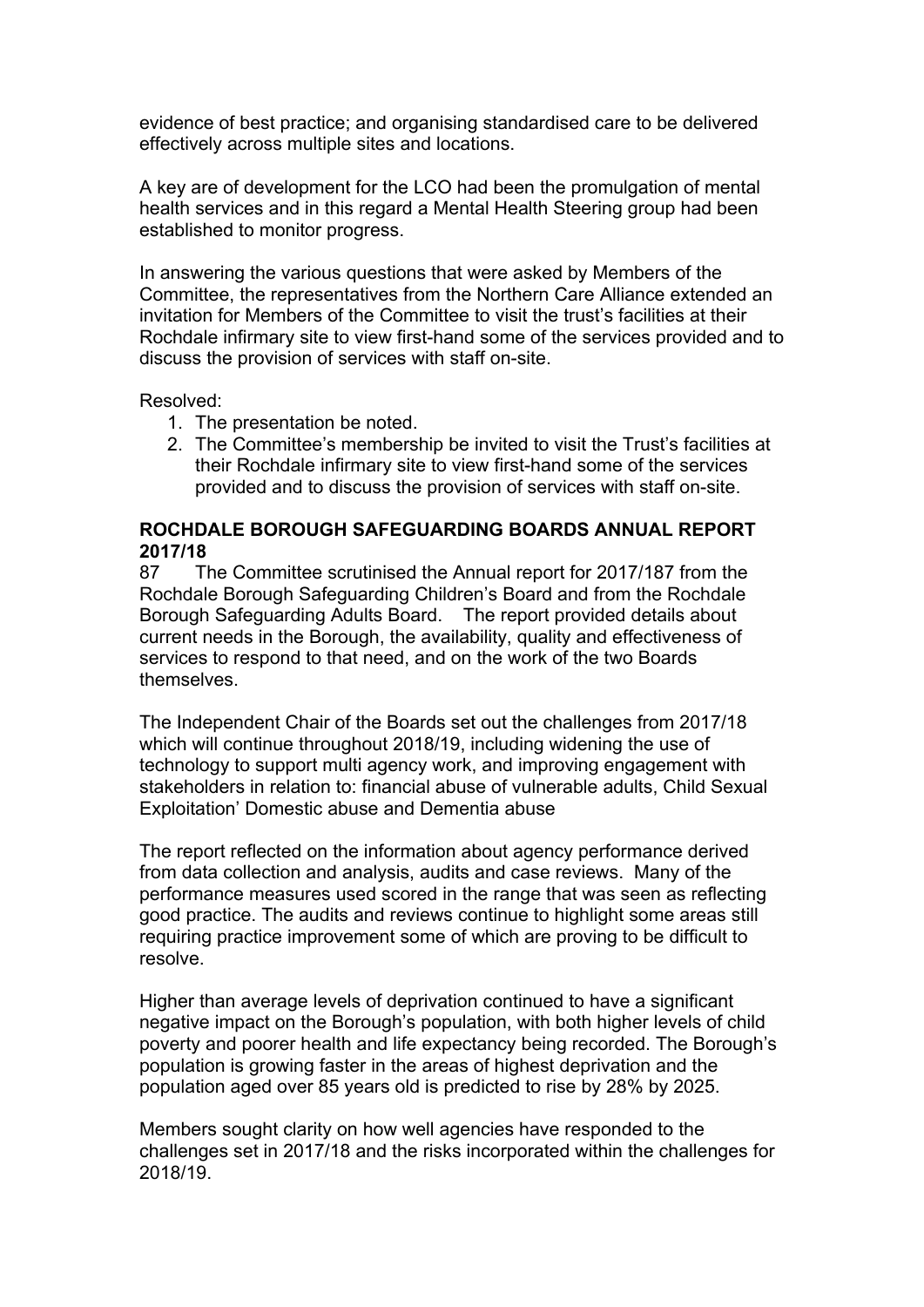The Committee noted that this report had been considered by the Council's Cabinet at its meeting on 27<sup>th</sup> November 2018.

#### Resolved:

That the Rochdale Borough Safeguarding Boards Annual Report 2017/18 (Adults and Children) be commended.

# **ADULT, CHILDREN & PUBLIC HEALTH DIRECTORATE PLANS 2018-19 QUARTER 2 PERFORMANCE UPDATE**

88 The Committee considered a report detailing progress during the first two Quarters 2018/19 (1st April –  $30<sup>th</sup>$  September) towards achievement of the targets contained in the Adult Care Directorate Plan 2018/19, Children's Services Directorate Plan 2018/19 and Public Health Directorate Plan 2018/19.

Decision: That the report be noted.

# **MARKET OVERSIGHT REPORT**

89 The Committee considered a report of the Assistant Director - Adult Care (Commissioning) regarding the Market Oversight Plan which provided quality assurance information for services commissioned by the Adult Care service for the second quarter of 2018/19 (July - September).

The Adult Care Service commissioned external provider services to deliver a range of care services to adults with eligible social care needs. The Adult Care commissioning team assured the quality of the services. The market oversight report presented quality assurance information for quarter two of 2018/19 for the Committee to scrutinise.

Resolved – that the report be noted.

#### **SUFFICIENCY STATEMENT**

90 The Committee considered a report of the Director of Children's Services which noted that Children's Social Care are required to produce a Sufficiency Statement detailing the Local Authorities intentions to ensure that there is sufficient support and placements for children and young people who are cared for by the Local Authority.

The Committee was informed that the number of children and young people who are Cared 4 by the Local Authority is increasing therefore it is important to secure sufficiency both within the Rochdale Borough and across Greater Manchester. The detailed commissioning action plan was the priority area of work for the Commissioning Manager within Children's Social Care to ensure that the sufficiency would be met.

The gap analysis that has been completed showed that there were specific areas within services that required improvement, this includes the recruitment of foster carers within the internal service and ensuring that the skills of these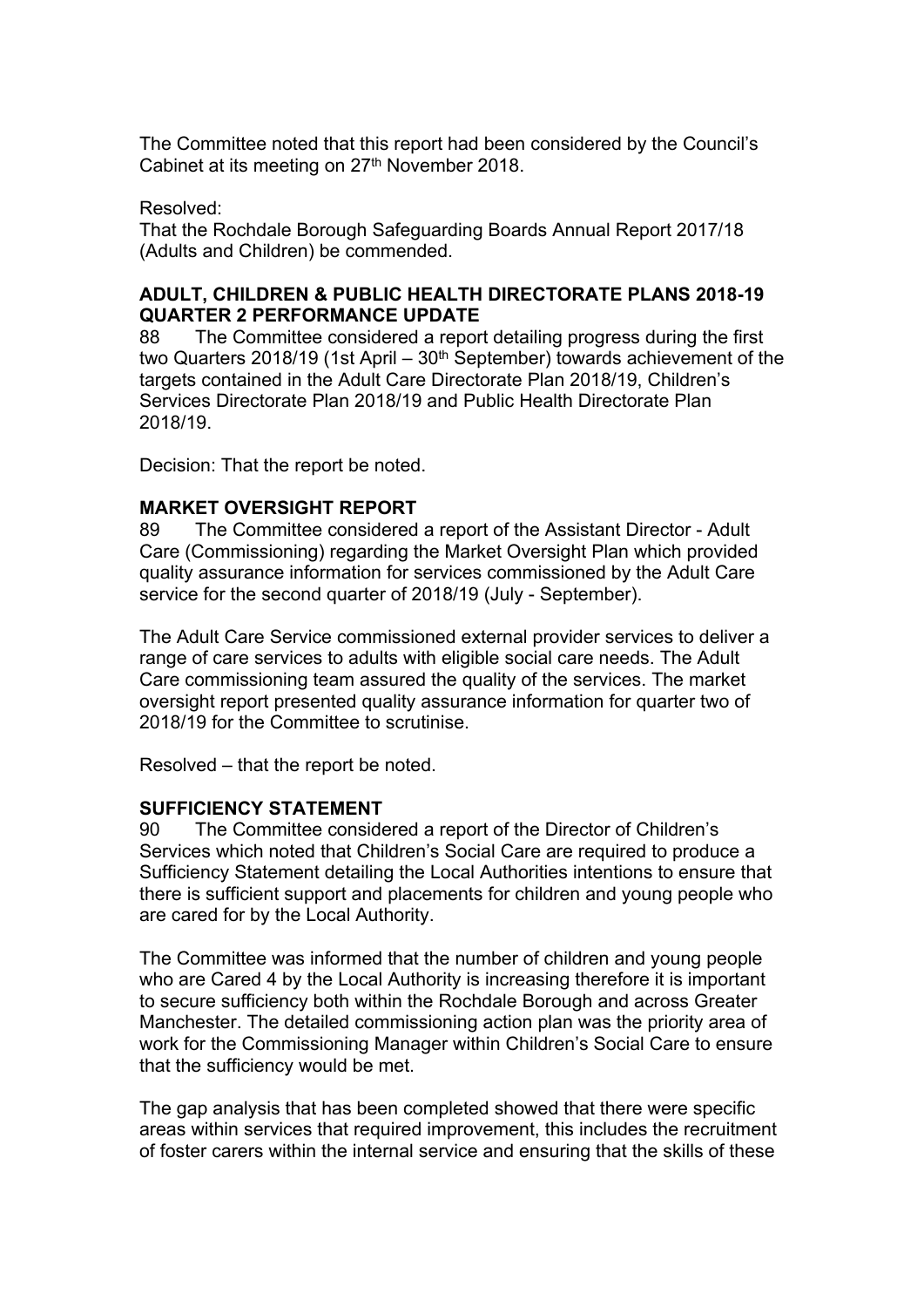carers can met the needs of the children and young people who are being cared for.

With regard to placement choice and sufficiency, the Council was committed to ensuring:

- Children and young people are placed in the right placement at the right time to meet their needs
- That children and young people of Rochdale are best placed within the borough of Rochdale and not at a distance from their local geographical area.
- That local services are provided and wrapped around our children to meet their needs
- Where children and young people of Rochdale are placed at a distance, this is based on assessed need and in accordance with an agreed plan
- That placement choice and provision promotes consistency and stability of care, recognising that stability is wide-ranging and provided through access to a range of consistent and familiar supports.
- The voice of the child is heard for all Cared for Children and young people.

Members considered the report in detail seeking clarification on the reducing numbers of foster carers that are resident in the Borough and the number of older foster carers.

# Resolved:

The Committee approves the Sufficiency Statement and the Commissioning intensions from the Councils Children's Social Care to ensure that the required sufficiency is being met.

# **JOINT SCRUTINY COMMITTEE FOR PENNINE CARE (MENTAL HEALTH) TRUST**

91 Resolved – that the Minutes of the Joint Scrutiny Committee for Pennine Care (Mental Health) Trust, held 4<sup>th</sup> October 2018, be noted.

# **JOINT HEALTH OVERVIEW AND SCRUTINY COMMITTEE FOR PENNINE ACUTE HOSPITALS NHS TRUST**

92 Resolved - that the Minutes of the meeting of the Joint Health Overview and Scrutiny Committee for Pennine Acute Hospitals NHS Trust, held 26<sup>th</sup> June 2018, be noted.

# **GREATER MANCHESTER JOINT HEALTH SCRUTINY COMMITTEE**

93 Resolved: - that the Minutes of the meeting of the Greater Manchester Joint Health Scrutiny Committee held 12<sup>th</sup> September 2018, be noted.

# **HEALTH, SCHOOLS AND CARE OVERVIEW AND SCRUTINY COMMITTEE WORK PROGRAMME 2018/19**